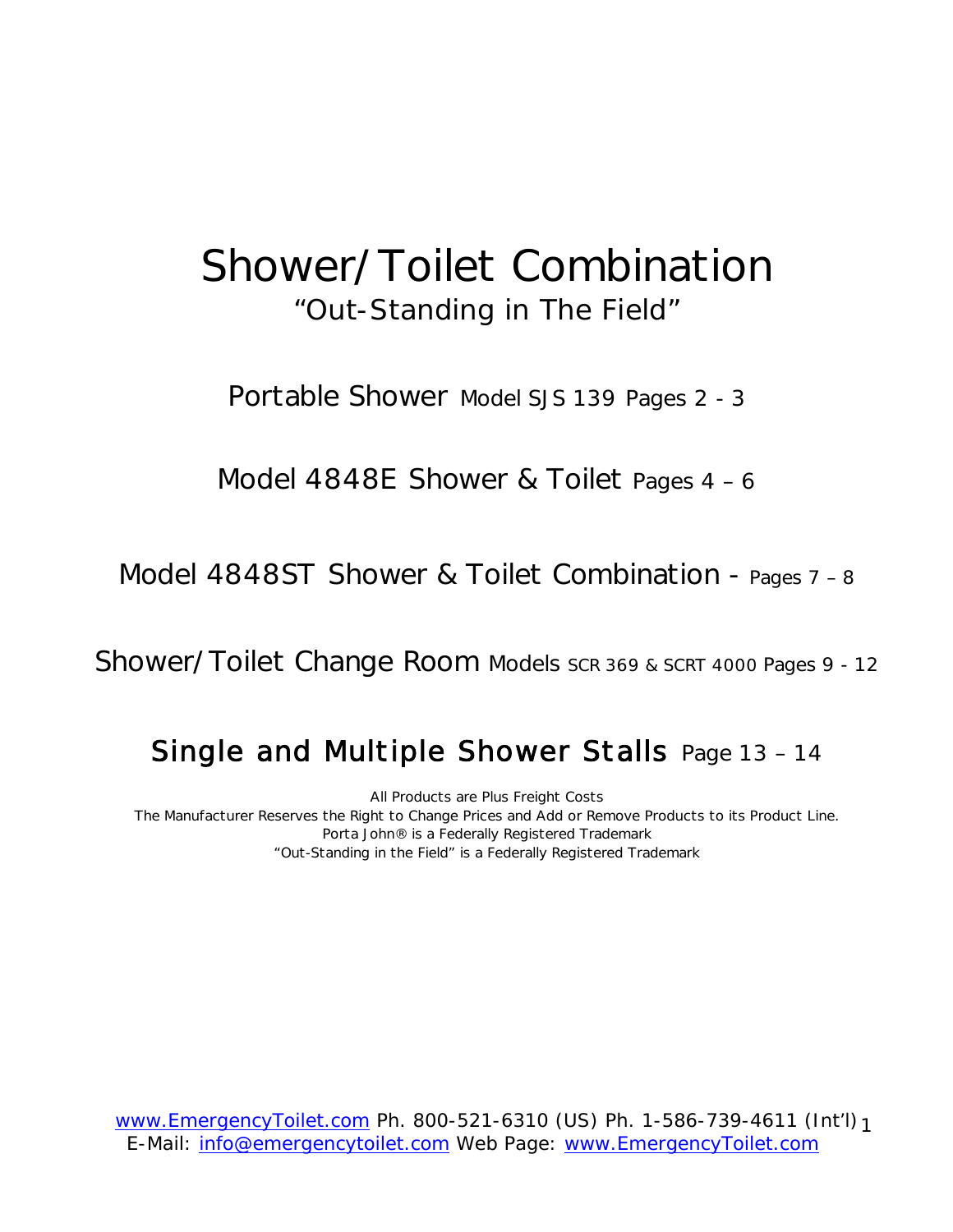# EmergencyToilet.com

You, too, can be "Out-Standing in the Field"® with our Stand-A-Lone Shower Unit

#### **Model# SJS139**





 Shower with Optional Dump Valve can be Plumbed into our 300 Gallon Holding Tank

# Stand-A-Lone Shower Unit

The shower units can have hot water supplied from individua in-line heaters or a central hot water tank. The shower units can be placed inside a tent or building and used with a centra hot water heater.

> International Phone: 001-586-739-4611 USA Phone: 1-800-521-6310

E-Mail: info@emergencytoilet.com Web Page: www.EmergencyToilet.com

www.EmergencyToilet.com Ph. 800-521-6310 (US) Ph. 1-586-739-4611 (Int'l) 2 E-Mail: info@emergencytoilet.com Web Page: www.EmergencyToilet.com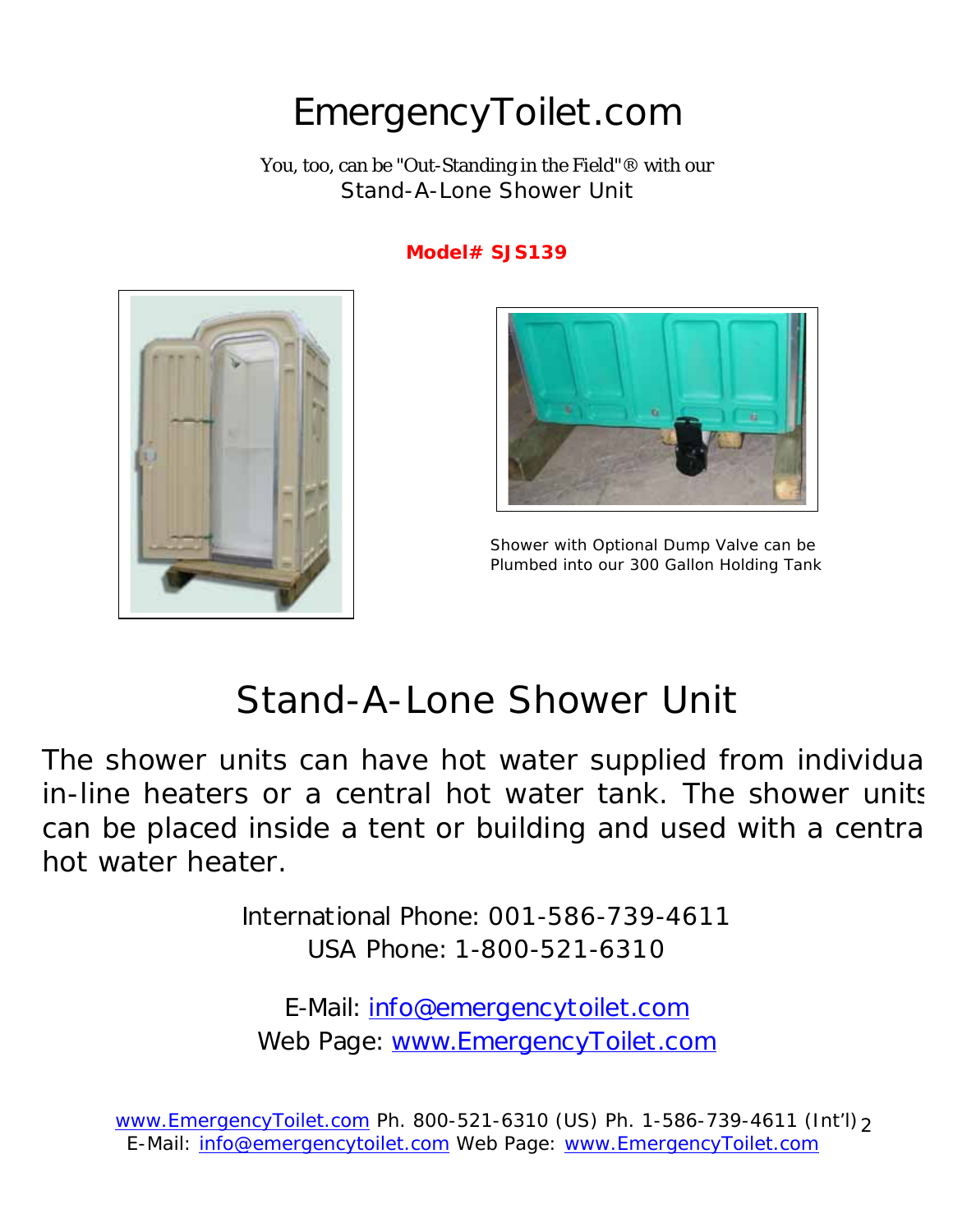

In-line hot water heater available. Units can be plumbed to a central water heating system.

Options: In-line Water Heater Holding Tank

300 GALLON HOLDING TANK 84" Long x 48" Wide x 18" High





Portable Shower Drain



# **SJS 139** Dimensions 44" (1.1m) x 44" (1.1m) x 91" (2.3m)

www.EmergencyToilet.com Ph. 800-521-6310 (US) Ph. 1-586-739-4611 (Int'l) 3 E-Mail: info@emergencytoilet.com Web Page: www.EmergencyToilet.com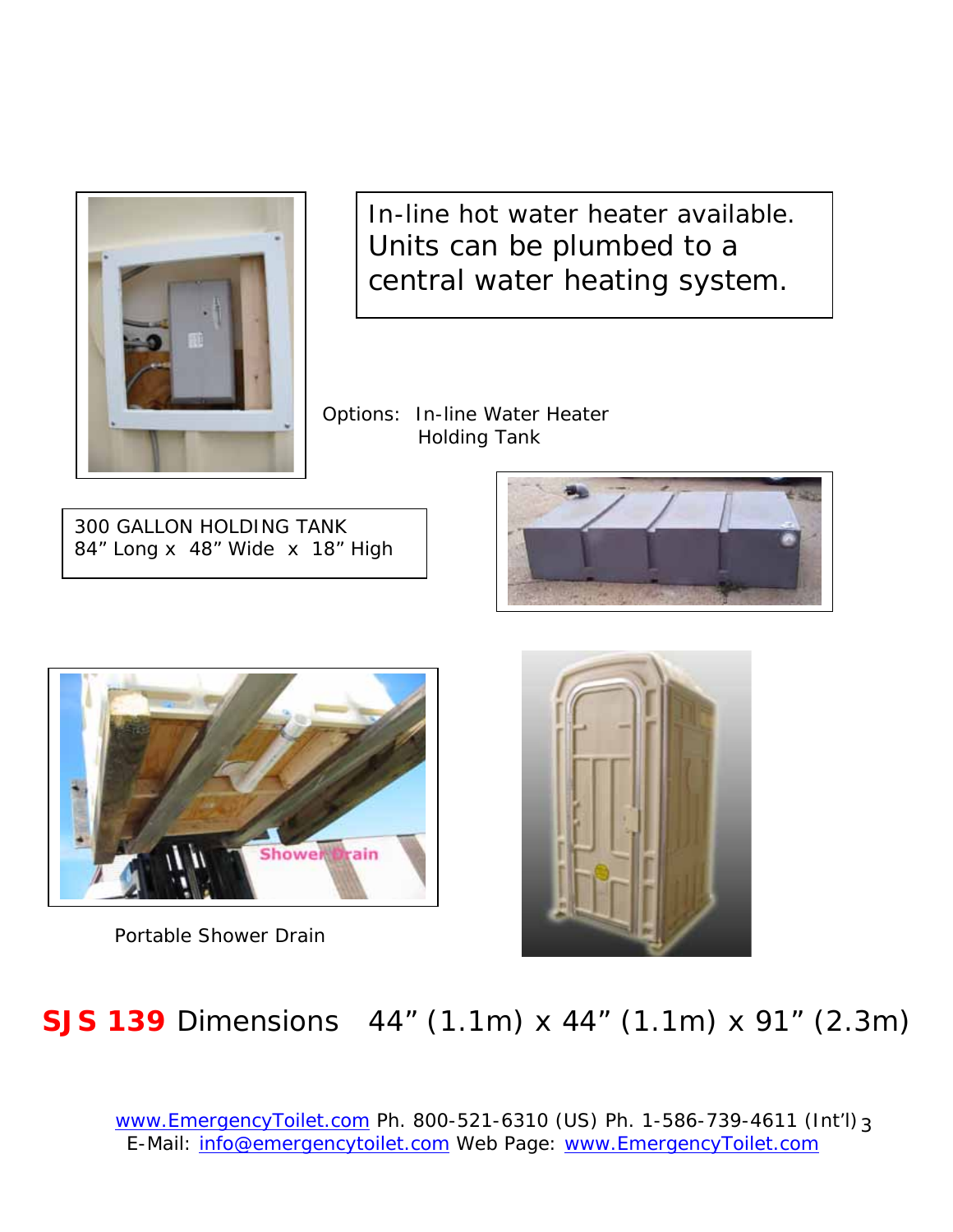#### **Model 4848**  Lavatory

**Model 4848-S**  Shower



**Model 4848** 



**Water Source: Garden Hose Waste Disposal: Holding Tank - Sewer – Septic Tank** 

#### **EmergencyToilet.com**

**Phone: 800-521-6310** 

**info@emergencytoilet.com** 

**International Phone: 586-739-4611** 



**Model 4848S Shower**



**Fresh Water Hand Wash** 

#### **Model 4848E Lavatory**

The 4848E Models are portable, pleasant, and practical. Models 4848E and 4848S are both top of the line products and offer the user a unique and hygienic bathroom facility.

www.EmergencyToilet.com Ph. 800-521-6310 (US) Ph. 1-586-739-4611 (Int'l) 4 E-Mail: info@emergencytoilet.com Web Page: www.EmergencyToilet.com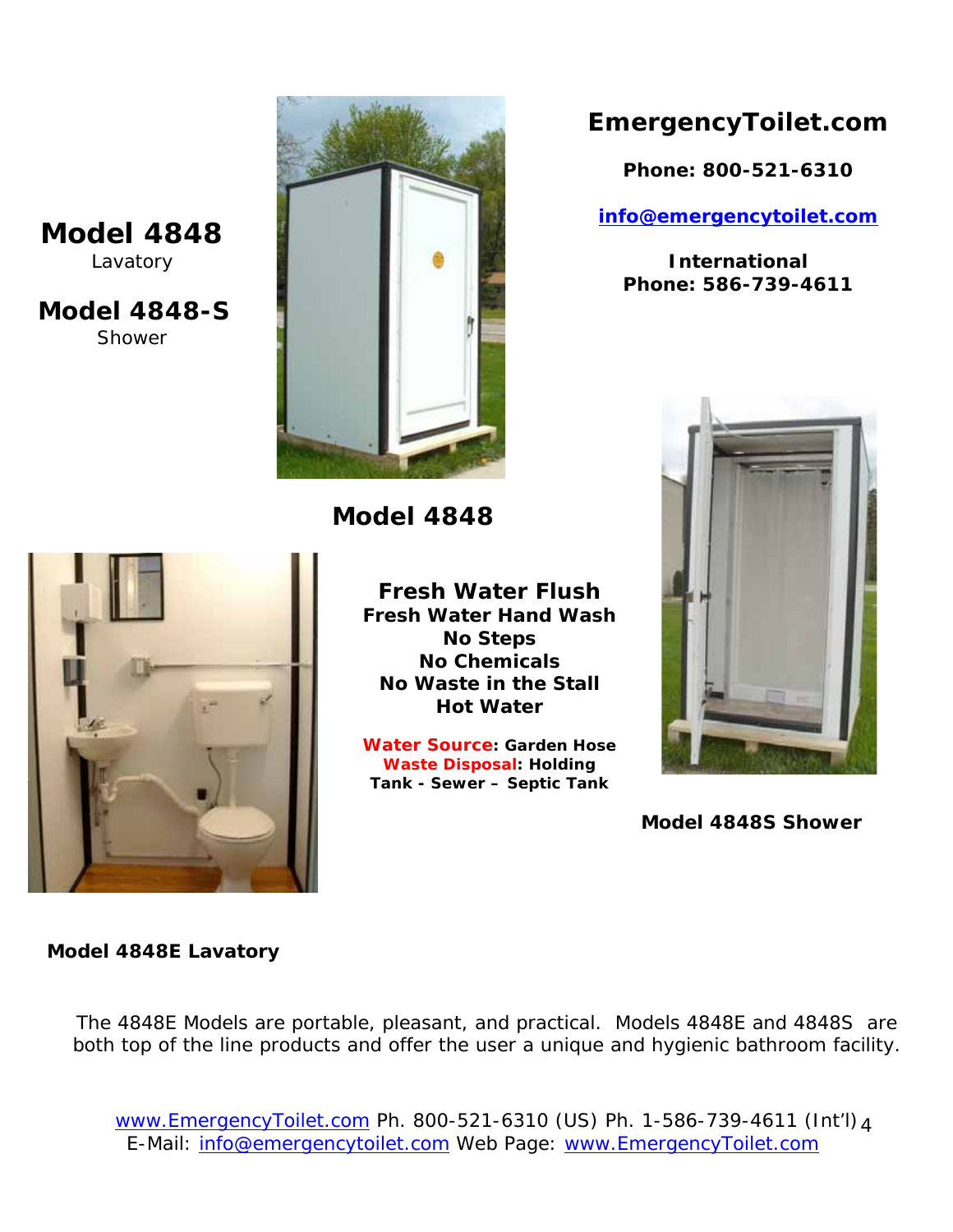# 4848S Single Shower Unit **Single Shower Unit**



Front View of Shower & Curtain



 Rear Ceiling/Skylights Shower Head



 Front Ceiling/Skylights Shower Curtain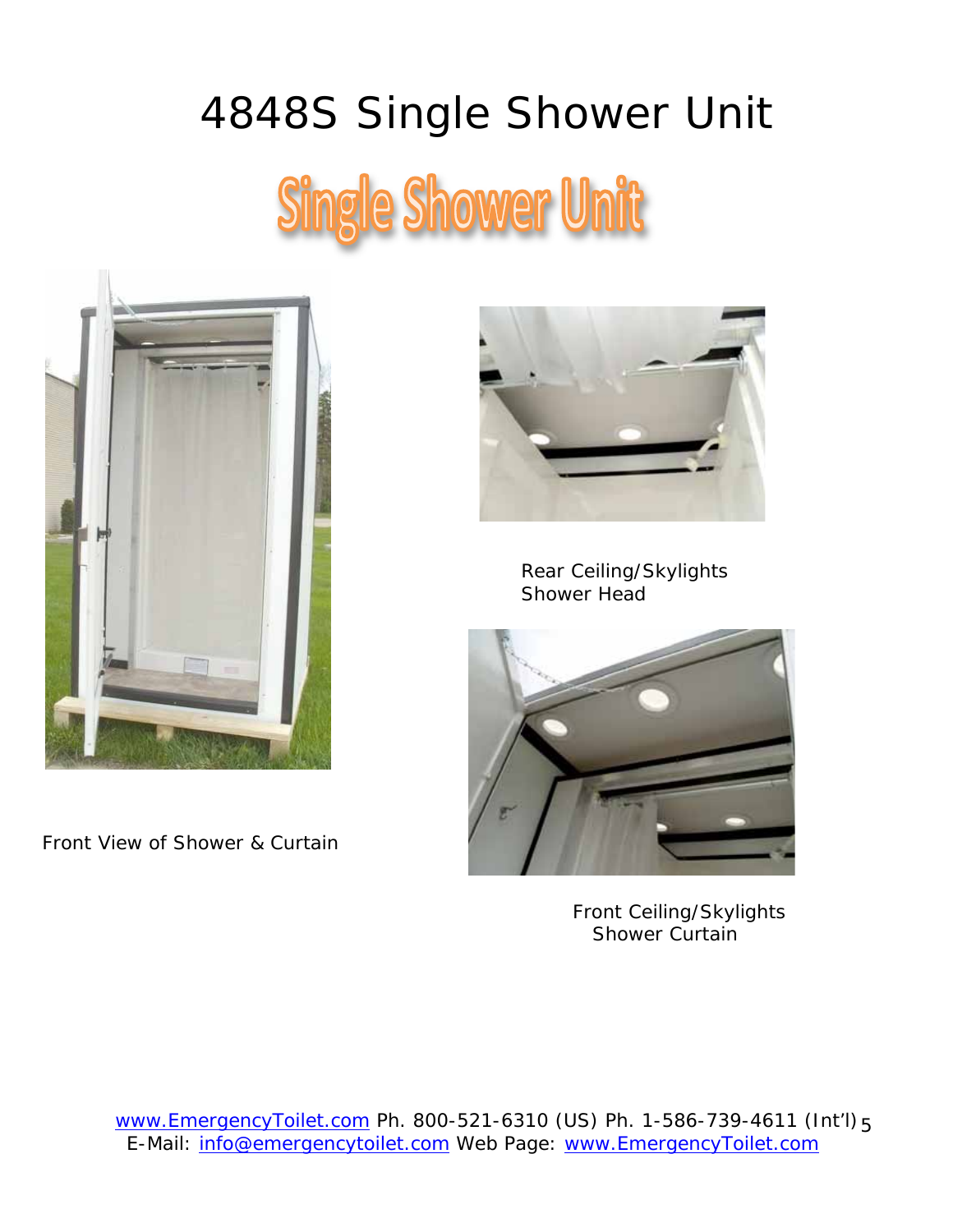# Hot Water Shower



Rear View and Open Door Front View

www.EmergencyToilet.com Ph. 800-521-6310 (US) Ph. 1-586-739-4611 (Int'l) 6 E-Mail: info@emergencytoilet.com Web Page: www.EmergencyToilet.com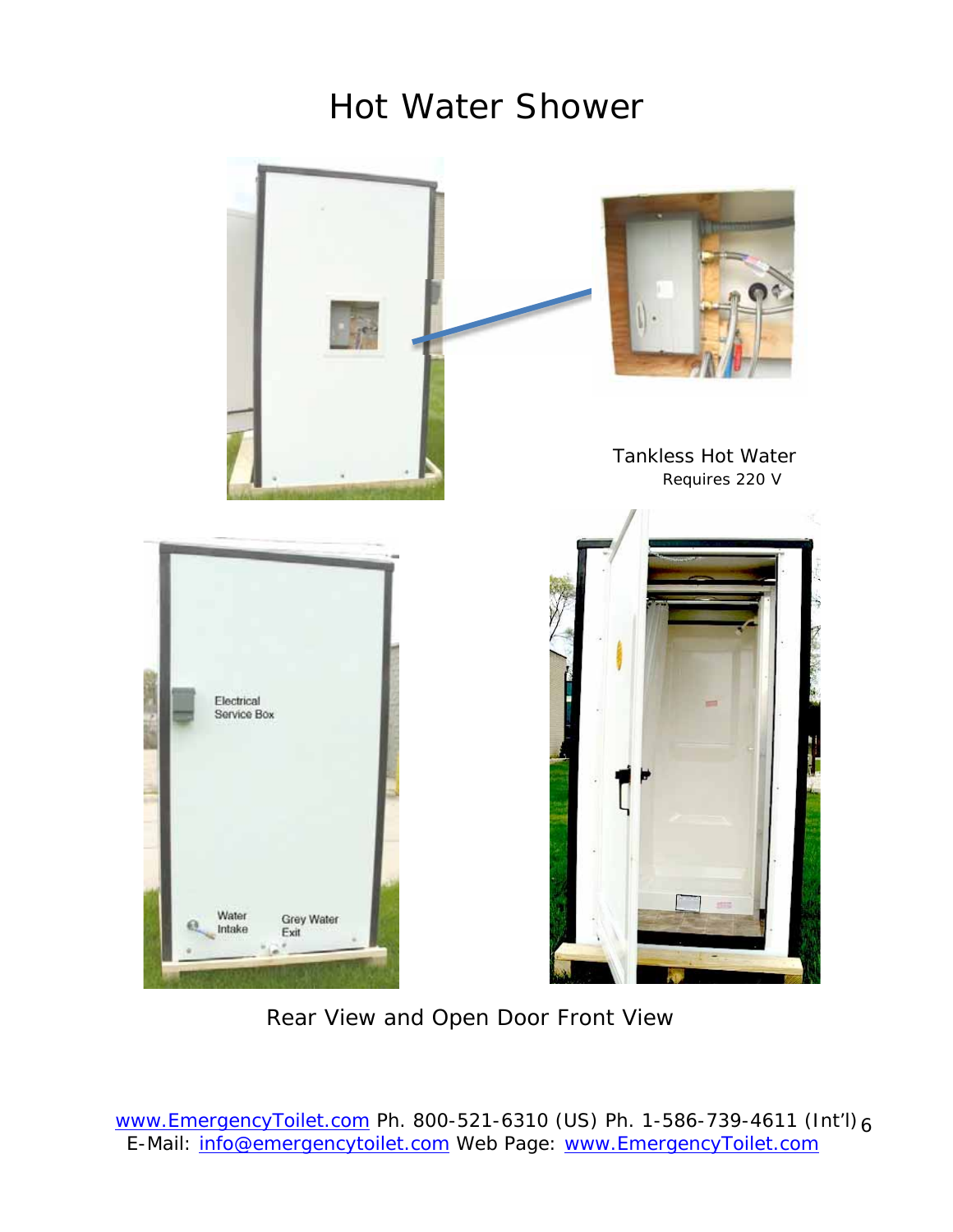### Model 4848 TS Combination Shower/Toilet Model 4848TS

The Model 4848TS is an individually crafted toilet and shower unit that will give you comfortable years of service. Dimensions are 48" x 48" x 96" which allow a 36" x 80" external and internal lockable door. **Water Source** – Garden Hose **Waste Disposal** - Sewer – Septic Tank or 300 Gallon Holding Tank

Options for the Model 4848TS include a inline 220v Hot Water Heater, a 300 Gallon (1,200 Liter) Holding Tank and a Internal Water Pressure System.

The Model 4848TS includes a Water Proof Electrical Light System.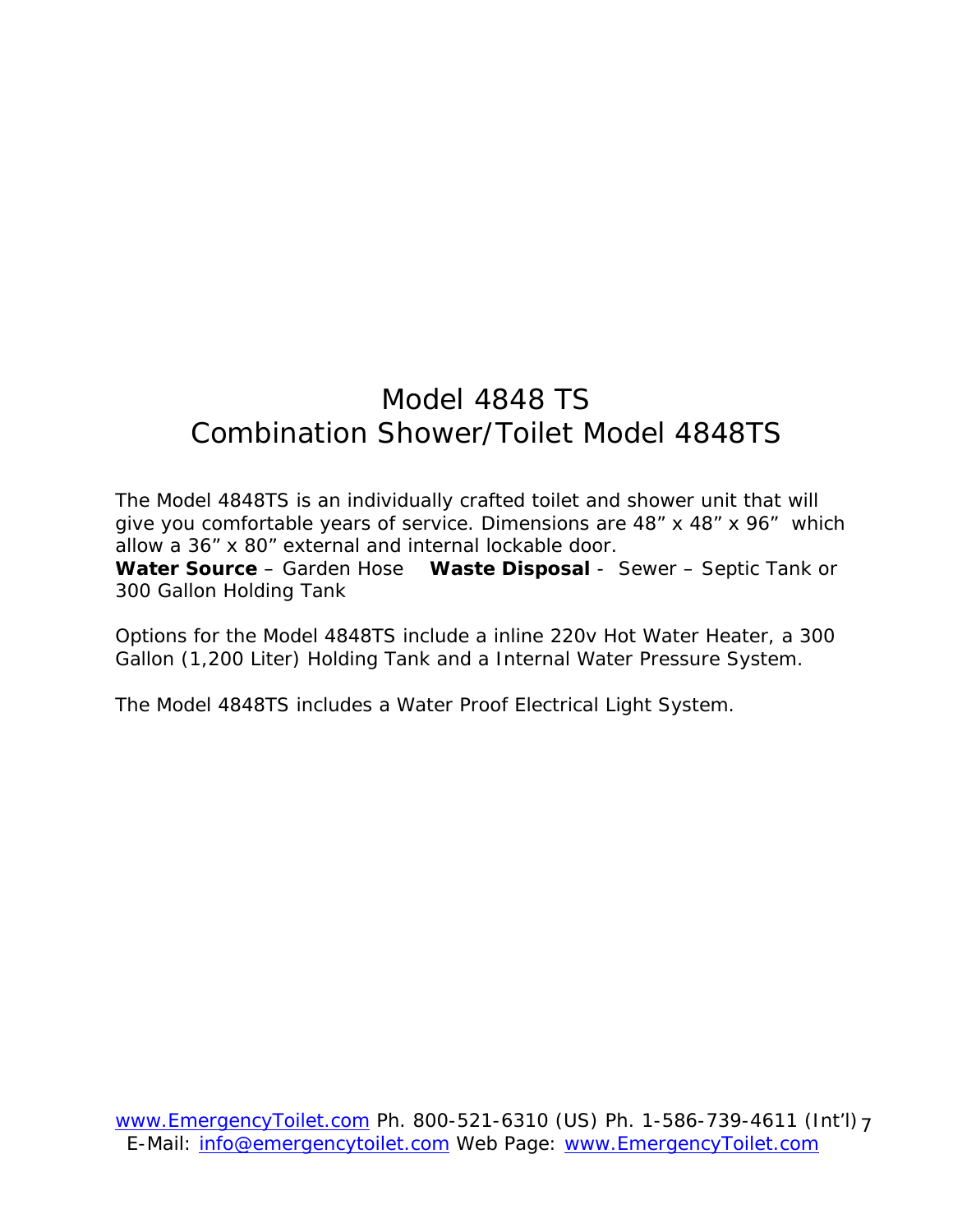### Model 4848 TS Combination Shower/Toilet Model 4848TS



















www.EmergencyToilet.com Ph. 800-521-6310 (US) Ph. 1-586-739-4611 (Int'l) 8 E-Mail: info@emergencytoilet.com Web Page: www.EmergencyToilet.com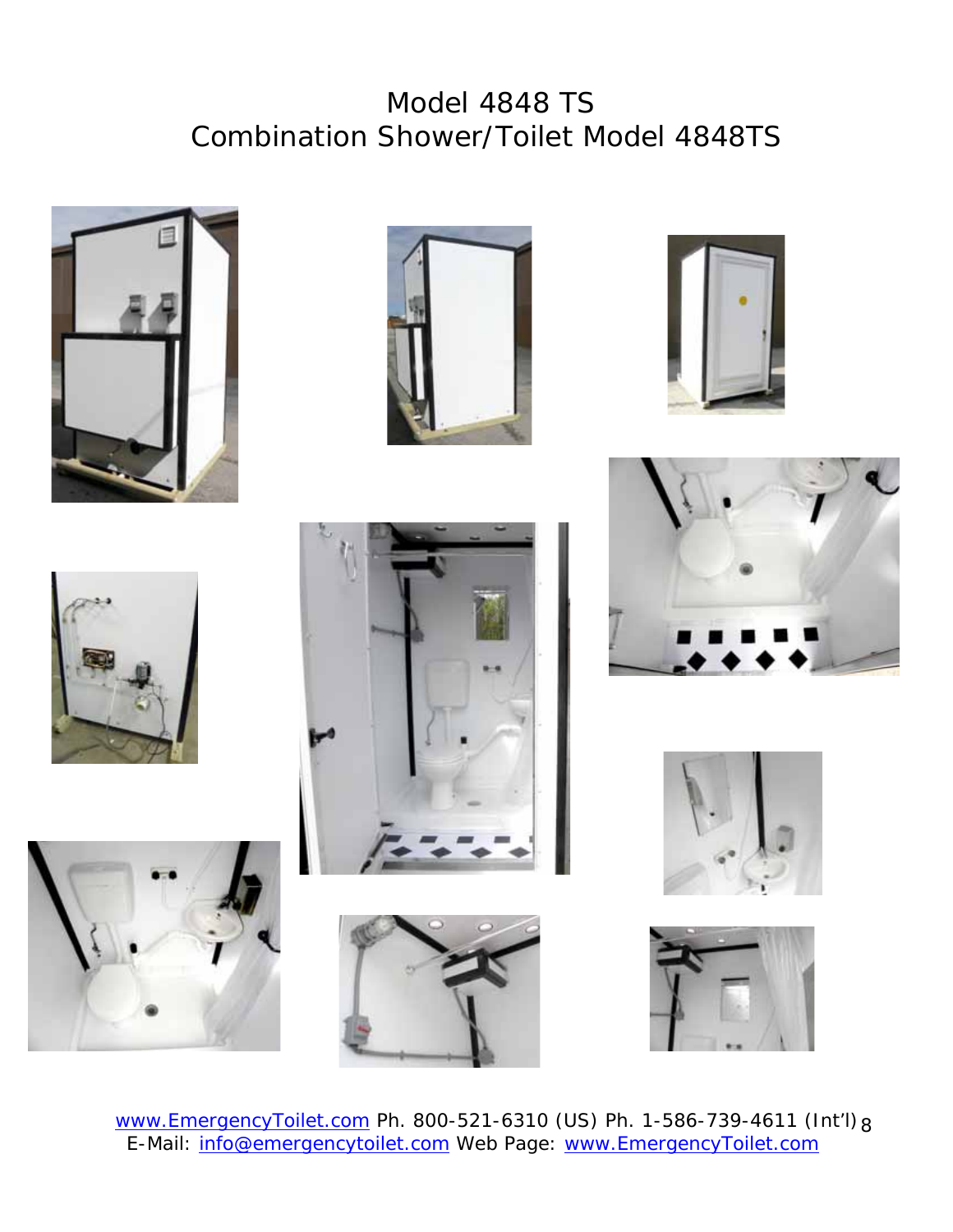# **Shower Toilet & Change Room**

STANDARD EQUIPMENT: Sink – Bench – Mirror - Shelf - Toilet



**Model SCRT 4000 With Toilet Model SCR 369 NO TOILET** 



Tankless Hot Water Heater

Holding Tank



Top View



www.EmergencyToilet.com Ph. 800-521-6310 (US) Ph. 1-586-739-4611 (Int'l) 9 E-Mail: info@emergencytoilet.com Web Page: www.EmergencyToilet.com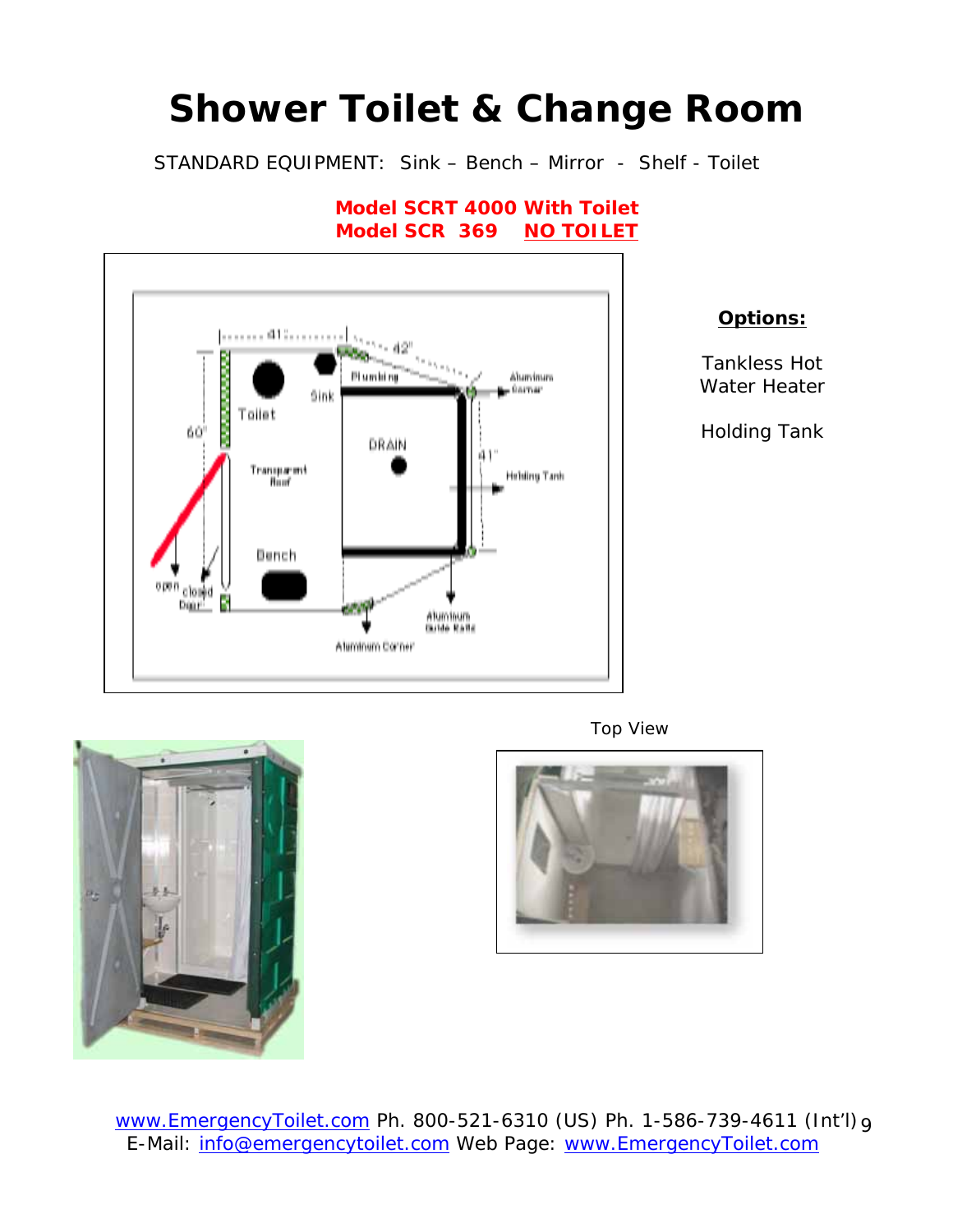### **We Can Place This Anywhere SCRT 4000 Toilet & Shower**



#### **How it Works**

**Water Source:** Garden Hose Your Hot Water Tank or Our Installed Hot Water Tank **Waste Disposal:**  Our Holding Tank Your Sewer or Septic Tank Availability All Prices are Plus Freight



#### Any Way You Look Inside View



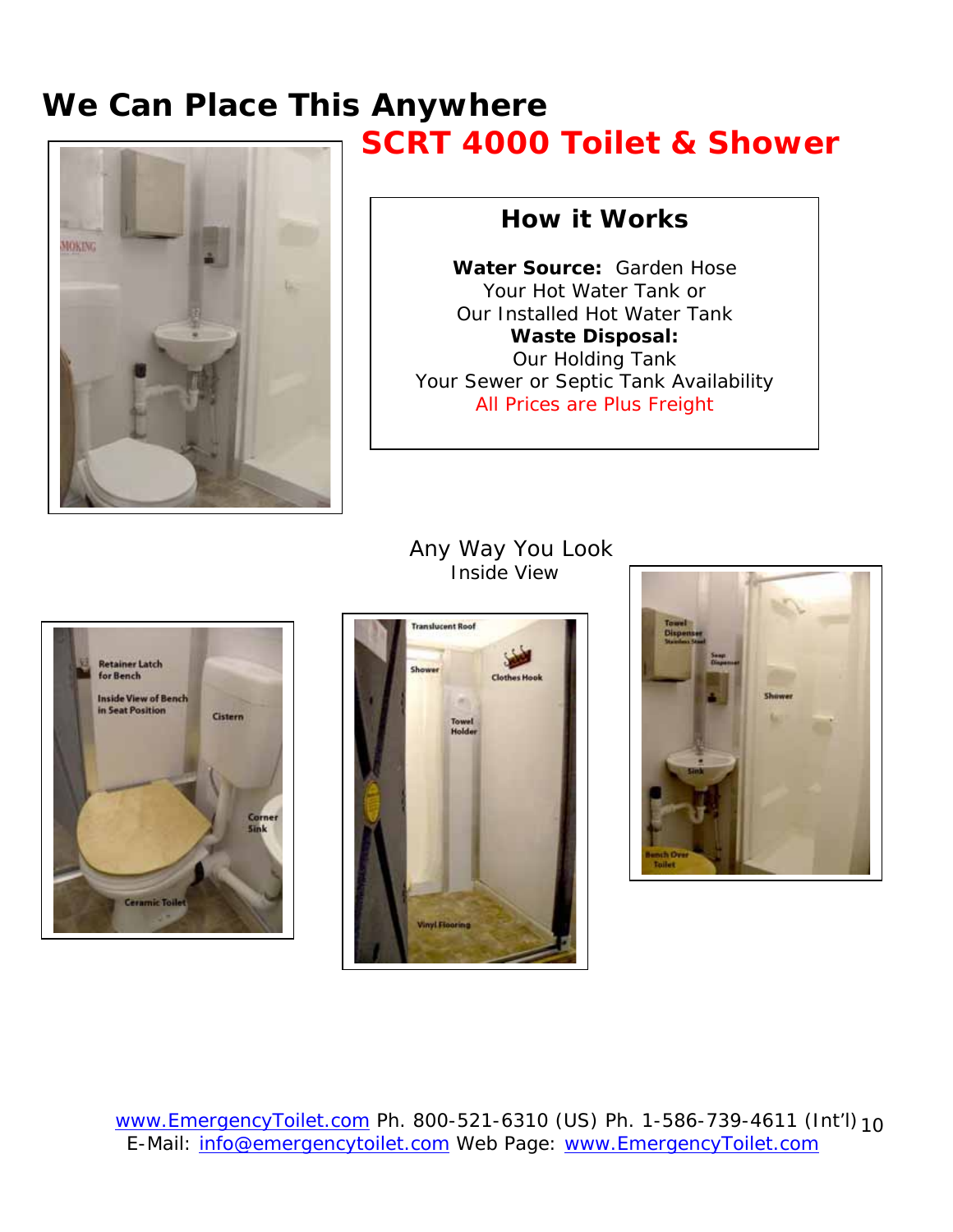## Exterior Views: Models SCR 369 and SCRT 4000



**Doesn't Look Like** a Portable Toilet

½" Thick Walls

New Look – Does Not Look Like a Portable Toilet Graffiti Resistant Walls



www.EmergencyToilet.com Ph. 800-521-6310 (US) Ph. 1-586-739-4611 (Int'l) 11 E-Mail: info@emergencytoilet.com Web Page: www.EmergencyToilet.com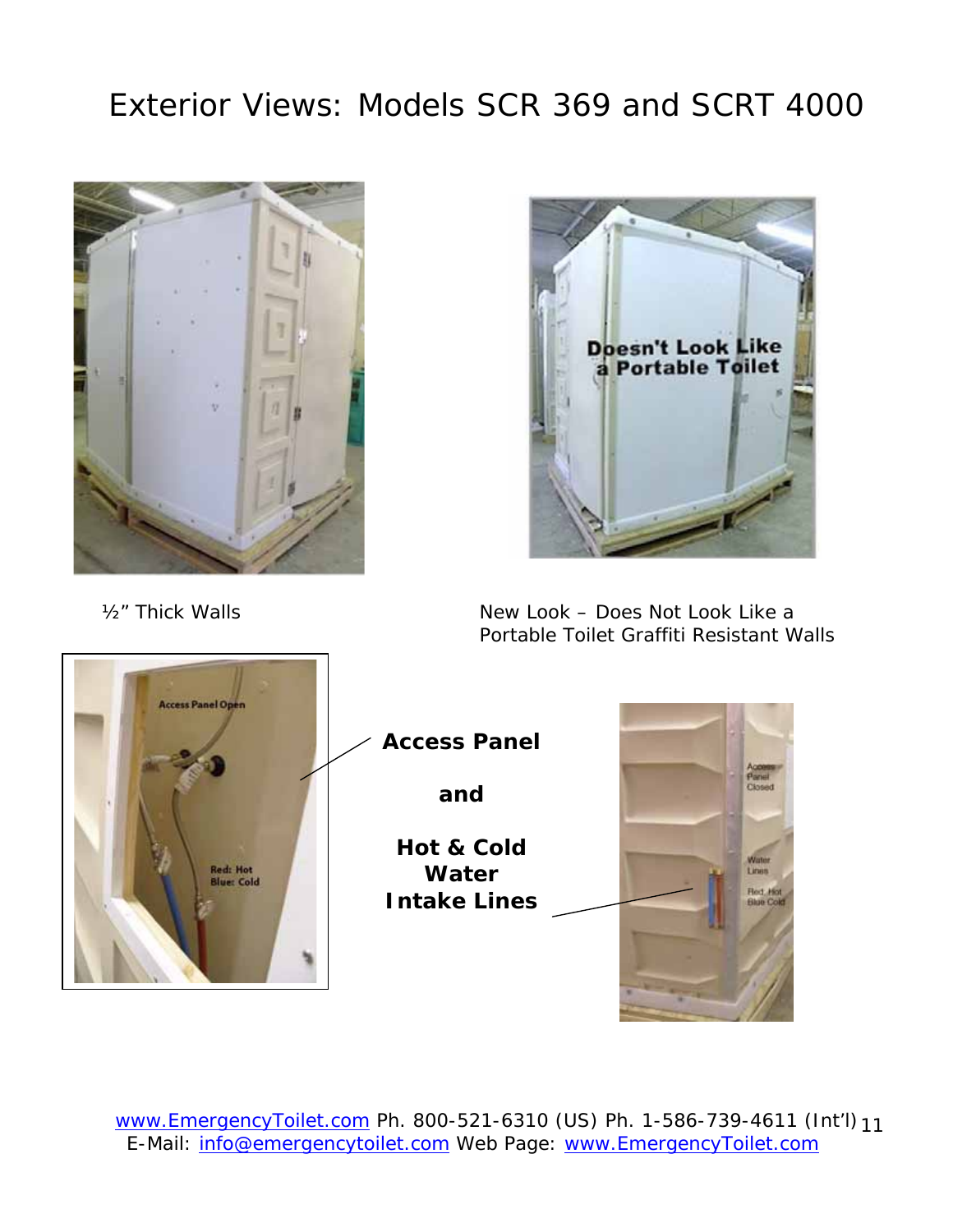#### Models SCR 369 and SCAT 4000 No Longer Looks Like a Portable Toilet



Walls are Pebbled Composite on Both Sides and are ½" thick. This unit comes with a treated wood exterior skid which can be left in place or removed.





www.EmergencyToilet.com Ph. 800-521-6310 (US) Ph. 1-586-739-4611 (Int'l) 12 E-Mail: info@emergencytoilet.com Web Page: www.EmergencyToilet.com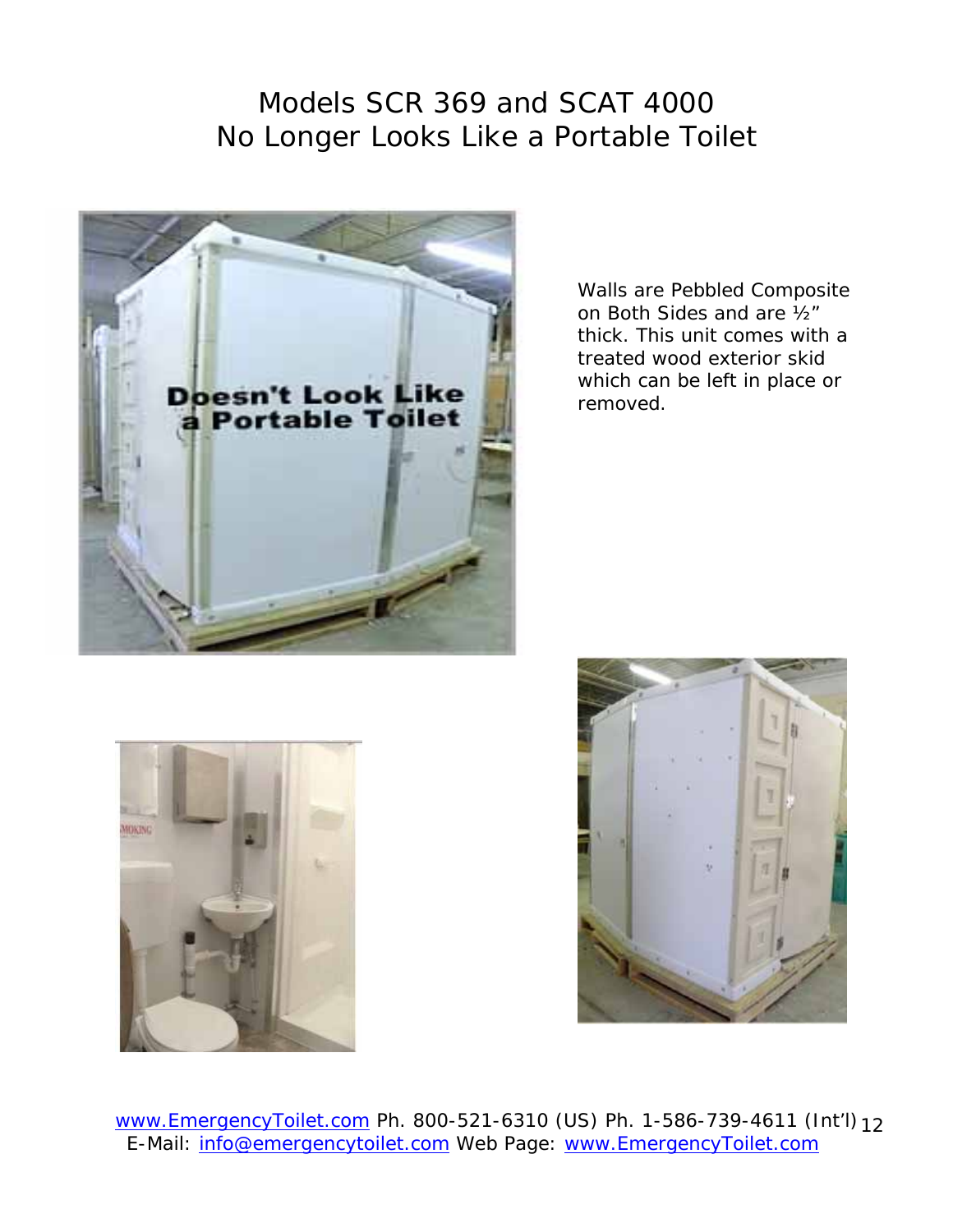#### Model 777ST



 ADA Model 7777ADA Inside View

Inside View Shower and Comfort Station Model 7777ST





Outside View of Model 7777

 **Model 7777**  Dimensions: 7' x 7' x 7.5'

Steel Frame/ Tine Ports Laminate Wood Flooring Ceramic Sink Ceramic P-Trap Toilet ADA Compliant 50 AMP Electric Service Exhaust Fan /Switch AC/Heat Combo. Unit Soap Dispenser Paper Towel Dispenser Inside Door Lock

300 Gallon Holding Tank **(Includes Automatic Shut off Faucet)** 

Patents Issued & Pending



www.EmergencyToilet.com Ph. 800-521-6310 (US) Ph. 1-586-739-4611 (Int'l) 13 E-Mail: info@emergencytoilet.com Web Page: www.EmergencyToilet.com